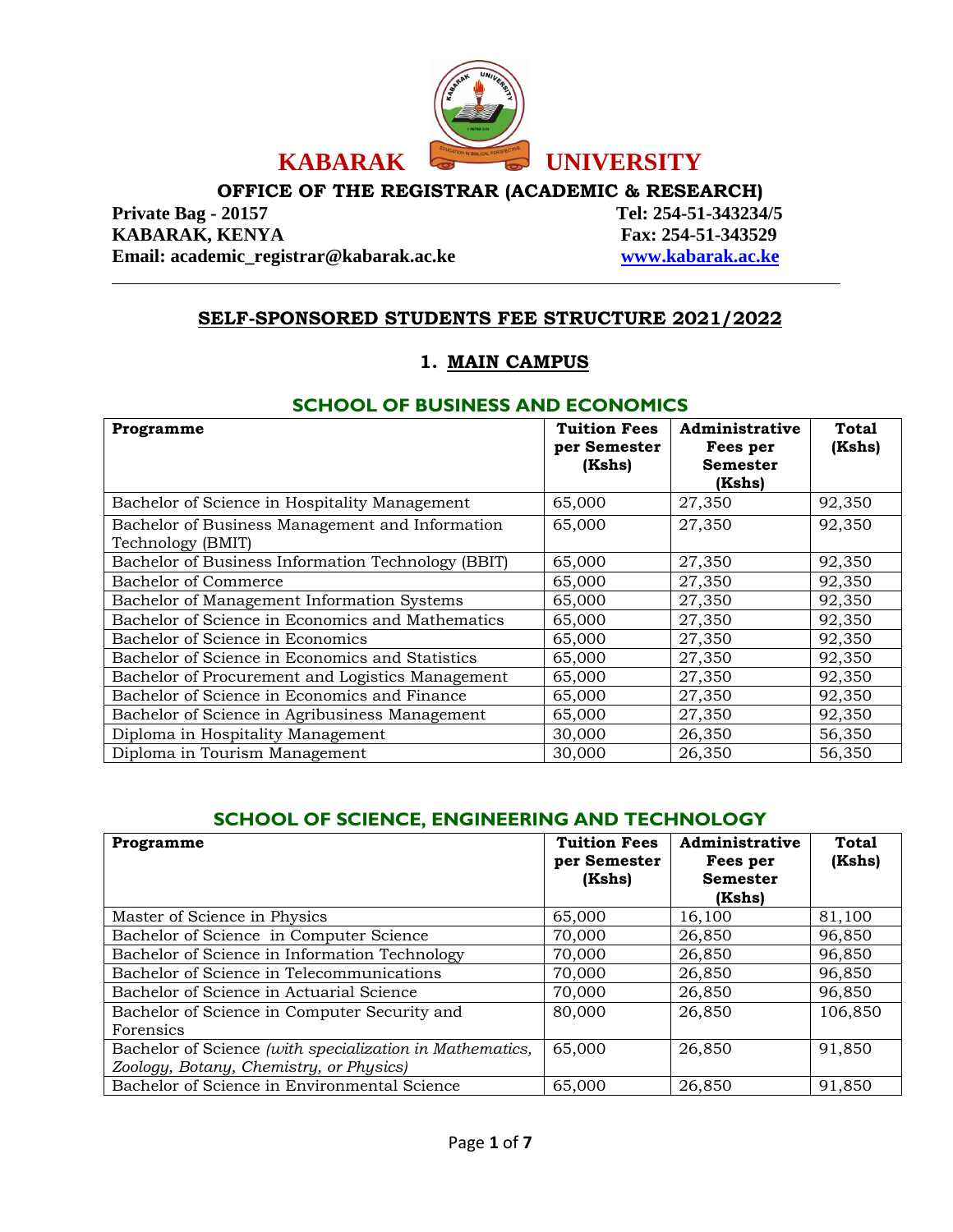## **SCHOOL OF EDUCATION**

| Programme                                                       | <b>Tuition Fees</b> | Administrative  | <b>Total</b> |
|-----------------------------------------------------------------|---------------------|-----------------|--------------|
|                                                                 | per Semester        | Fees per        | (Kshs)       |
|                                                                 | (Kshs)              | <b>Semester</b> |              |
|                                                                 |                     | (Kshs)          |              |
| Doctor of Philosophy in Education                               | 144,000             | 13,100          | 157,100      |
| Master of Education in Management and Leadership of             | 65,000              | 16,100          | 81,100       |
| Education                                                       |                     |                 |              |
| Master of Education in Guidance and Counseling.                 | 65,000              | 16,100          | 81,100       |
| Master of Education in Curriculum Studies                       | 65,000              | 16,100          | 81,100       |
| Bachelor of Education (Science)                                 | 65,000              | 27,050          | 92,050       |
| Bachelor of Education (Arts)                                    | 65,000              | 27,050          | 92,050       |
| Bachelor of Mass Communication                                  | 65,000              | 27,050          | 92,050       |
| Bachelor of Theology                                            | 50,000              | 27,050          | 77,050       |
| Diploma in Theology                                             | 30,000              | 26,050          | 56,050       |
| Diploma in Education (Arts)                                     | 30,000              | 26,050          | 56,050       |
| Diploma in Education (Early Childhood Development<br>Education) | 30,000              | 26,050          | 56,050       |
| Diploma in Electronic Media                                     | 30,000              | 26,050          | 56,050       |
| Diploma in Chaplaincy                                           | 30,000              | 26,050          | 56,050       |
| Diploma in Mass Communication                                   | 30,000              | 26,050          | 56,050       |
| Certificate in Education (Early Childhood Education)            | 25,000              | 26,050          | 51,050       |

## **SCHOOL OF LAW**

| Programme        | <b>Tuition Fees</b><br>per Semester<br>(Kshs) | Administrative<br>Fees per<br><b>Semester</b><br>(Kshs) | <b>Total</b><br>(Kshs) |
|------------------|-----------------------------------------------|---------------------------------------------------------|------------------------|
| Bachelor of Laws | 100,000                                       | 31,350                                                  | 131,350                |

#### **SCHOOL OF MEDICINE AND HEALTH SCIENCES**

| Programme                                               | <b>Tuition Fees</b><br>per Semester<br>(Kshs) | Administrative<br>Fees per<br><b>Semester</b><br>(Kshs) | Total<br>(Kshs) |
|---------------------------------------------------------|-----------------------------------------------|---------------------------------------------------------|-----------------|
| Master of Medicine in Family Medicine (Intake in        | 90,000                                        | As per the fee                                          | As<br>per       |
| September)                                              |                                               | structure                                               | the<br>fee      |
|                                                         |                                               |                                                         | structure       |
| Master of Science in Human Nutrition and Dietetics      | 62,500                                        | 16,100                                                  | 78,600          |
| Bachelor of Science in Nursing (Direct Entry)           | 80,000                                        | 26,850                                                  | 106,850         |
| Bachelor of Science in Nursing (In-Service)             | 80,000                                        | 26,850                                                  | 106,850         |
| Bachelor of Science in Clinical Medicine (Direct Entry) | 80,000                                        | 26,850                                                  | 106,850         |
| Bachelor of Science in Clinical Medicine (In-Service)   | 80,000                                        | 26,850                                                  | 106,850         |
| Bachelor of Science in Environmental Health             | 70,000                                        | 26,850                                                  | 96,850          |
| Bachelor of Science in Human Nutrition and Dietetics    | 70,000                                        | 26,850                                                  | 96,850          |
| (Direct Entry)                                          |                                               |                                                         |                 |
| Diploma in Human Nutrition and Dietetics                | 50,000                                        | 25,850                                                  | 75,850          |
| Diploma in Environmental Health                         | 50,000                                        | 25,850                                                  | 75,850          |
| Diploma in Medical Laboratory Sciences                  | 50,000                                        | 25,850                                                  | 75,850          |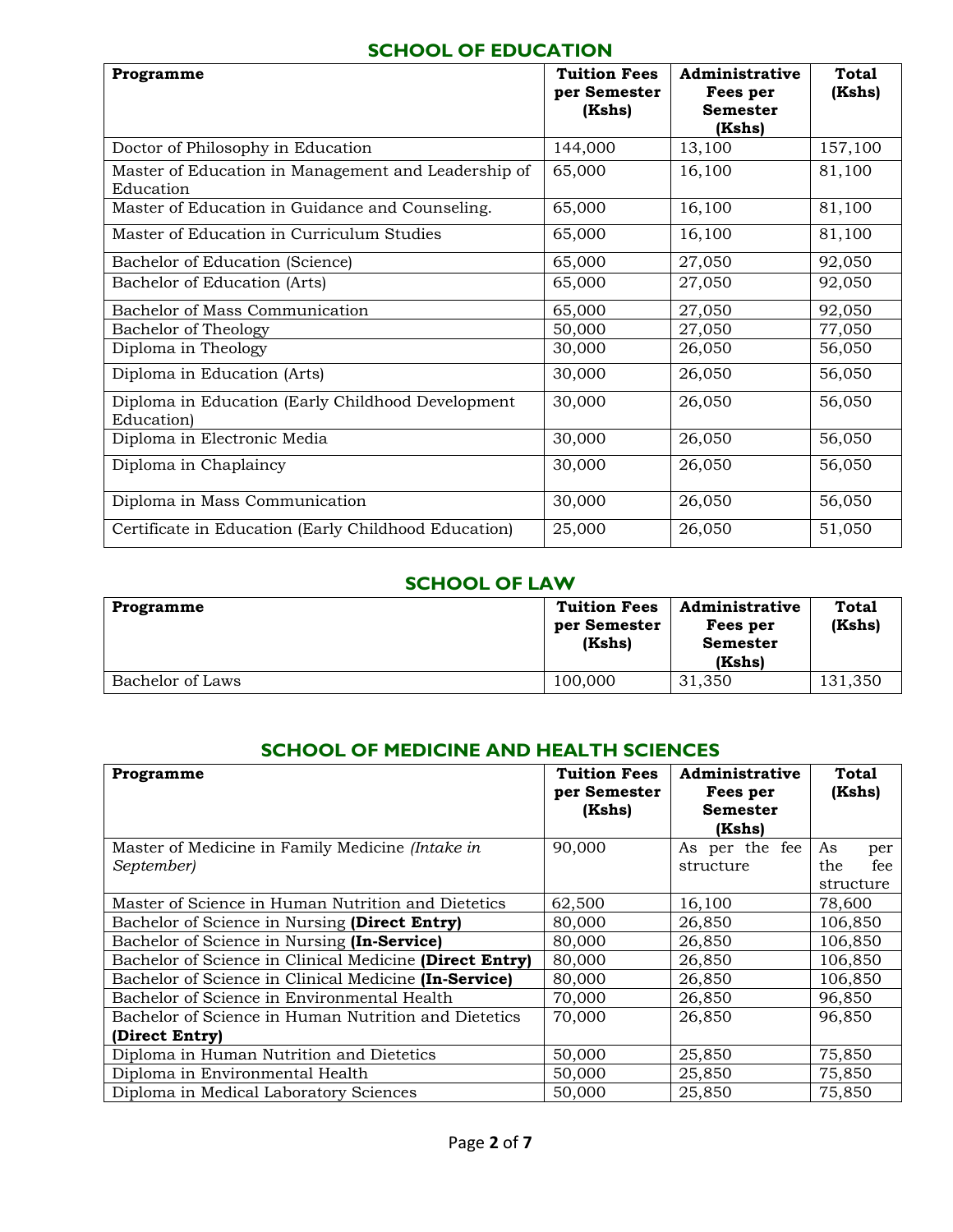| าท<br>and<br>Surgery<br>Medicine<br>50<br>$-1$<br>$\Omega$<br>$\overline{\phantom{a}}$<br> | Diploma<br>linical. | .000 | 850 | $\sim$ $\sim$ $\sim$ |
|--------------------------------------------------------------------------------------------|---------------------|------|-----|----------------------|

## **SCHOOL OF MUSIC AND PERFORMING ARTS**

| Programme                                             | <b>Tuition Fees</b> | Administrative  | <b>Total</b> |
|-------------------------------------------------------|---------------------|-----------------|--------------|
|                                                       | per Semester        | Fees per        | (Kshs)       |
|                                                       | (Kshs)              | <b>Semester</b> |              |
|                                                       |                     | (Kshs)          |              |
| Doctor of Philosophy in Music                         | 144,000             | 23,100          | 167,100      |
| (Specializations: Music Education; Music Composition; |                     |                 |              |
| Ethnomusicology; Musicology; Church Music and Music   |                     |                 |              |
| Therapy; Music Production Technology)                 |                     |                 |              |
| Master of Music (Specializations: Music Education,    | 65,000              | 26,100          | 91,100       |
| Musicology, Music Composition, Church Music)          |                     |                 |              |
| Bachelor of Music Production Technology               | 65,000              | 36,850          | 101,850      |
| Bachelor of Music Theory, Composition and             | 65,000              | 36,850          | 101,850      |
| Performance                                           |                     |                 |              |
| Diploma in Music                                      | 30,000              | 35,850          | 65,850       |
| Diploma in Theatre Arts                               | 30,000              | 35,850          | 65,850       |
| Certificate in Music                                  | 25,000              | 35,850          | 60,850       |

## **SCHOOL OF PHARMACY**

| Programme            | <b>Tuition Fees</b><br>per<br><b>Semester</b><br>(Kshs) | <b>Administrativ</b><br>e Fees per<br><b>Semester</b><br>(Kshs) | <b>Total</b><br>(Kshs) |
|----------------------|---------------------------------------------------------|-----------------------------------------------------------------|------------------------|
| Bachelor of Pharmacy | 117.500                                                 | 27,850                                                          | 145,350                |

#### **Other Charges**

| Item                   | Fee    | Payable                                                                  | Applicable              |
|------------------------|--------|--------------------------------------------------------------------------|-------------------------|
| Per Unit charge        | 10,000 | When a student registers a retake                                        | All students except     |
|                        |        |                                                                          | <b>Bachelor</b> of Laws |
| Per Unit charge        | 15,000 | When a student registers a retake                                        | All Bachelor of Laws    |
|                        |        |                                                                          | students                |
| Industrial             | 12,000 | Year 3 Semester 2 (Y3S2) or as                                           | All undergraduate and   |
| Attachment/Teaching    |        | applicable in various programs                                           | diploma students        |
| Practice               |        |                                                                          |                         |
| Clinical Practicum     | 15,000 | BSc. Nursing $-$ Y2S1 $-$ Y4S3                                           | BSc. Nursing, BSc. in   |
|                        |        | BSc. Clinical Medicine - Y2S3 - Y4S3                                     | Clinical Medicine and   |
|                        |        | Diploma in Clinical Medicine and                                         | Diploma in Clinical     |
|                        |        | $Surgery - Y2S2 - Y3S3$                                                  | Medicine and Surgery    |
| Masters Project/Thesis | 15,000 | Year 2 Semester 2 (Y2S2)                                                 | Masters students only   |
| PhD Thesis             | 60,000 | Year 3 Semester 1 (Y3S1)                                                 | PhD Students only       |
| Graduation fee         | 6,500  | Last semester                                                            | All students            |
| Registration fee with  |        |                                                                          |                         |
| regulatory bodies and  |        | This applies to School of Medicine and School of Pharmacy where students |                         |
| specific learning      | are    | Indexing fee to respective<br>required to<br>pay                         | professional            |
| instruments required   |        | bodies/regulators.                                                       |                         |

## **The University reserves the right to adjust this fee structure from time to time.**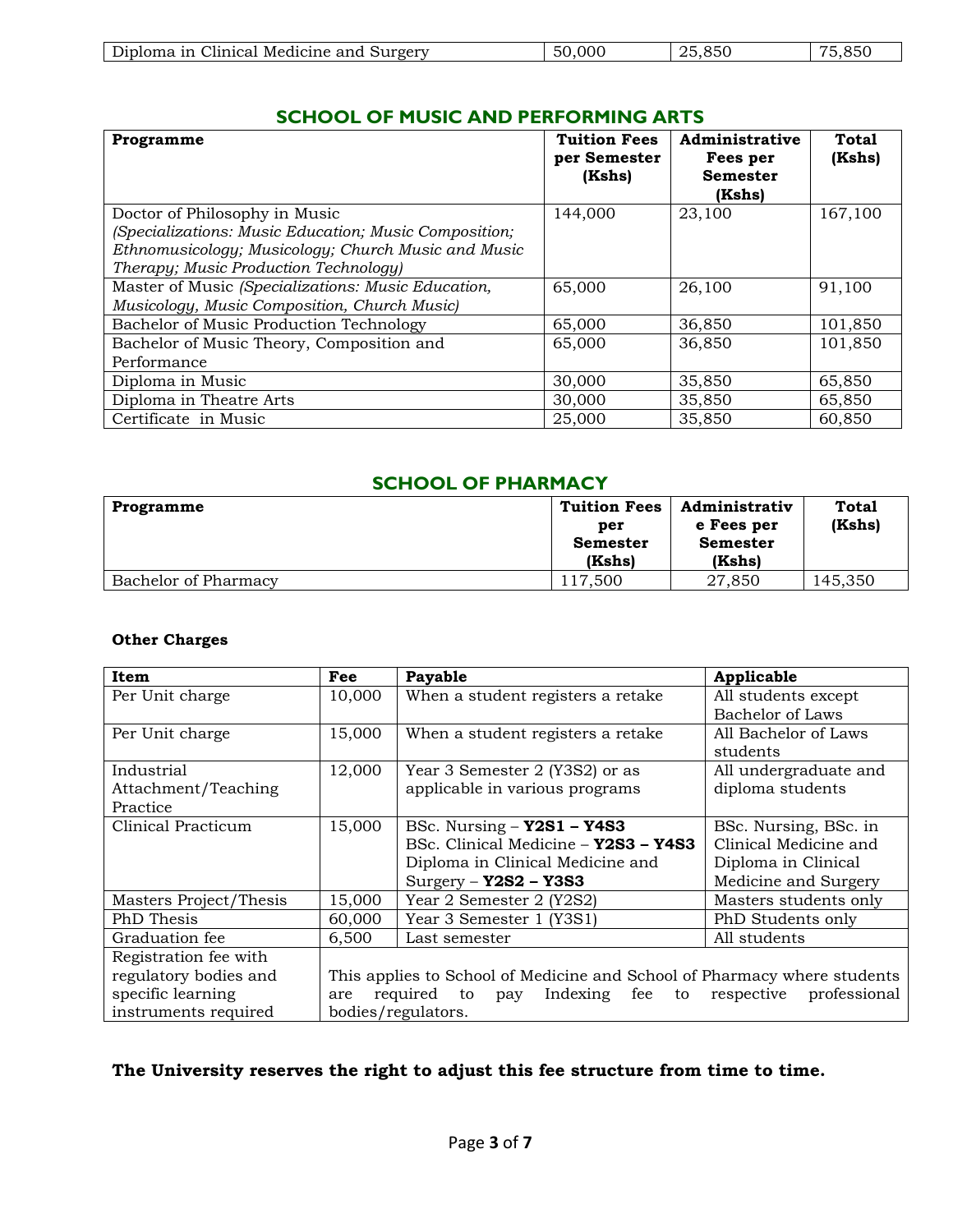## **SELF-SPONSORED STUDENTS FEE STRUCTURE 2021/2022**

## **2. NAKURU TOWN CAMPUS**

## **SCHOOL OF BUSINESS AND ECONOMICS**

| Programme                                          | <b>Tuition Fees</b> | Administrative  | <b>Total</b> |
|----------------------------------------------------|---------------------|-----------------|--------------|
|                                                    | per Semester        | Fees per        | (Kshs)       |
|                                                    | (Kshs)              | <b>Semester</b> |              |
|                                                    |                     | (Kshs)          |              |
| Doctor of Philosophy in Business Administration    | 144,000             | 13,100          | 157,100      |
| Doctor of Philosophy in Finance                    | 144,000             | 13,100          | 157,100      |
| Master of Science in Finance                       | 65,000              | 16,100          | 81,100       |
| Master of Business Administration (MBA)            | 65,000              | 16,100          | 81,100       |
| Master of Science in Project Management            | 65,000              | 16,100          | 81,100       |
| Master of Science in Human Resource Management     | 65,000              | 16,100          | 81,100       |
| Master of Organizational Development               | 65,000              | 16,100          | 81,100       |
| Bachelor of Business Management and Information    | 55,000              | 19,350          | 74,350       |
| Technology (BMIT)                                  |                     |                 |              |
| Bachelor of Business Information Technology (BBIT) | 55,000              | 19,350          | 74,350       |
| <b>Bachelor of Commerce</b>                        | 55,000              | 19,350          | 74,350       |
| Bachelor of Procurement and Logistics Management   | 55,000              | 19,350          | 74,350       |
| Diploma in Procurement and Logistics Management    | 30,000              | 18,350          | 48,350       |
| Diploma in Business Management                     | 30,000              | 18,350          | 48,350       |
| Diploma in Business Information Technology         | 30,000              | 18,350          | 48,350       |
| Diploma in Human Resource Management               | 30,000              | 18,350          | 48,350       |
| Diploma in Sales and Marketing                     | 30,000              | 18,350          | 48,350       |
| Diploma in Banking and Finance                     | 30,000              | 18,350          | 48,350       |
| Diploma in Monitoring and Evaluation               | 30,000              | 18,350          | 48,350       |
| Diploma in Project Management                      | 30,000              | 18,350          | 48,350       |

## **SCHOOL OF SCIENCE, ENGINEERING AND TECHNOLOGY**

| Programme                                     | <b>Tuition Fees</b><br>per Semester<br>(Kshs) | Administrative<br>Fees per<br>Semester<br>(Kshs) | Total<br>(Kshs) |
|-----------------------------------------------|-----------------------------------------------|--------------------------------------------------|-----------------|
| Doctor of Philosophy in IT                    | 144,000                                       | 13,100                                           | 157,100         |
| Doctor of Philosophy in IT Security and Audit | 144,000                                       | 13,100                                           | 157,100         |
| Master of Science in Information Technology   | 65,000                                        | 16.100                                           | 81,100          |
| Master of Science in IT Security and Audit    | 80,000                                        | 16.100                                           | 96,100          |
| Master of Science in Environmental Science    | 65,000                                        | 16,100                                           | 81,100          |
| Bachelor of Science in Information Technology | 55,000                                        | 18,850                                           | 73,850          |
| Diploma in Computer Science                   | 30,000                                        | 17,850                                           | 47,850          |
| Diploma in Information Technology             | 30,000                                        | 17,850                                           | 47,850          |
| Certificate in Information Technology         | 25,000                                        | 17,850                                           | 42,850          |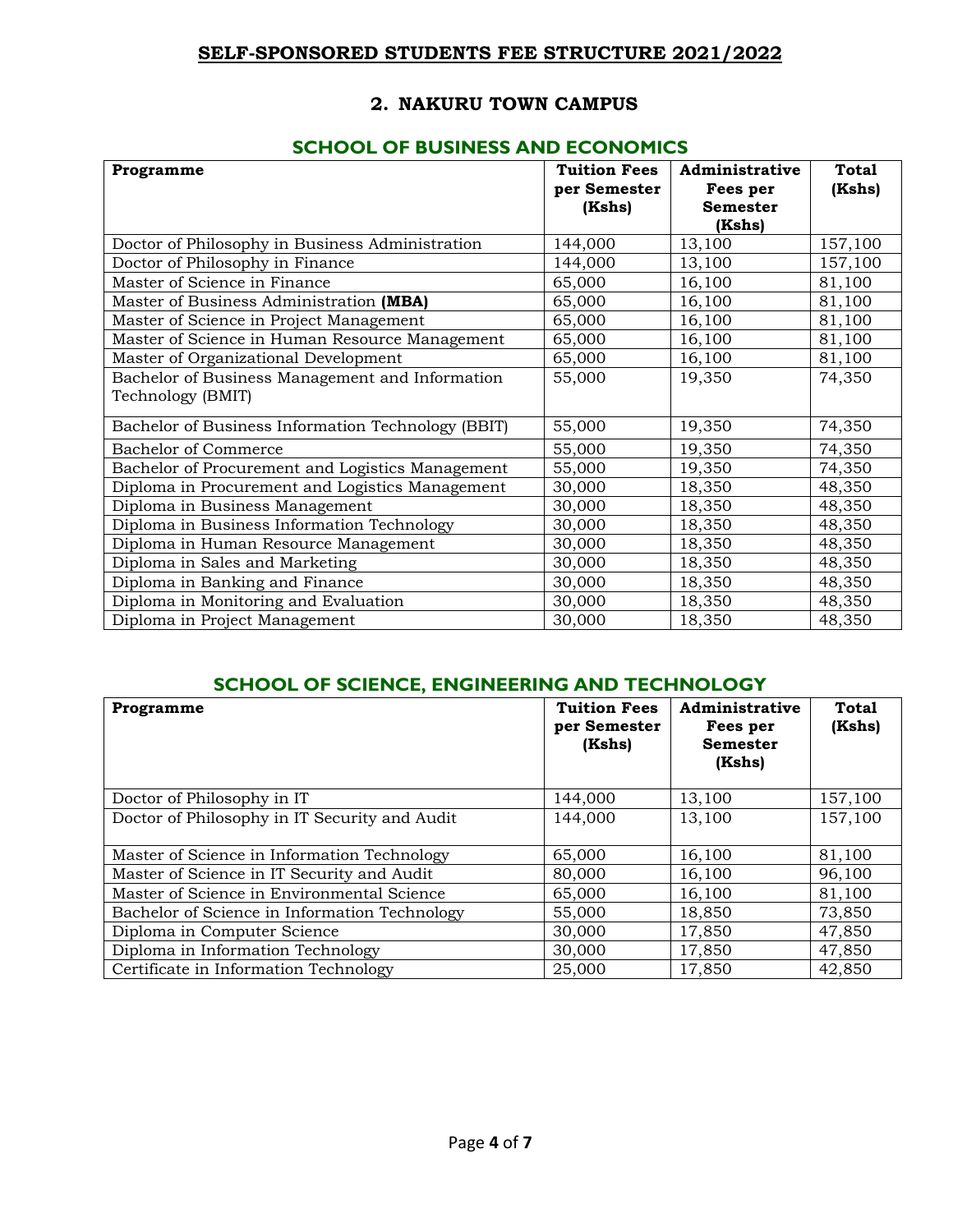## **SCHOOL OF EDUCATION**

| Programme                                                        | <b>Tuition Fees</b><br>per Semester<br>(Kshs) | Administrative<br>Fees per<br><b>Semester</b><br>(Kshs) | <b>Total</b><br>(Kshs) |
|------------------------------------------------------------------|-----------------------------------------------|---------------------------------------------------------|------------------------|
| Doctor of Philosophy in Education                                | 144,000                                       | 13,100                                                  | 157,100                |
| Master of Education in Management and Leadership of<br>Education | 65,000                                        | 16,100                                                  | 81,100                 |
| Master of Education in Guidance and Counseling.                  | 65,000                                        | 16,100                                                  | 81,100                 |
| Master of Education in Curriculum Studies                        | 65,000                                        | 16,100                                                  | 81,100                 |
| Diploma in Theology                                              | 30,000                                        | 18,050                                                  | 48,050                 |

# **SCHOOL OF MEDICINE AND HEALTH SCIENCES**

| Programme                                      | <b>Tuition Fees</b><br>per Semester<br>(Kshs) | Administrative<br>Fees per<br><b>Semester</b><br>(Kshs) | <b>Total</b><br>(Kshs) |
|------------------------------------------------|-----------------------------------------------|---------------------------------------------------------|------------------------|
| Certificate in Environmental Impact Assessment | 25,000                                        | 17.850                                                  | 42,850                 |

#### **Other Charges**

| Item                   | Fee    | Payable                                                          | Applicable                                               |
|------------------------|--------|------------------------------------------------------------------|----------------------------------------------------------|
| Per Unit charge        | 10,000 | When a student registers a retake                                | All students                                             |
| Industrial Attachment  | 12,000 | Year 3 Semester 2 (Y3S2) or as<br>applicable in various programs | A11<br>undergraduate/diploma<br>and Certificate students |
| Masters Project/Thesis | 15,000 | Year 2 Semester 2 (Y2S2)                                         | Masters students only                                    |
| PhD Thesis             | 60,000 | Year 3 Semester 1 (Y3S1)                                         | PhD Students only                                        |
| Graduation fee         | 6,500  | Last semester                                                    | All students                                             |

# **The University reserves the right to adjust this fee structure from time to time.**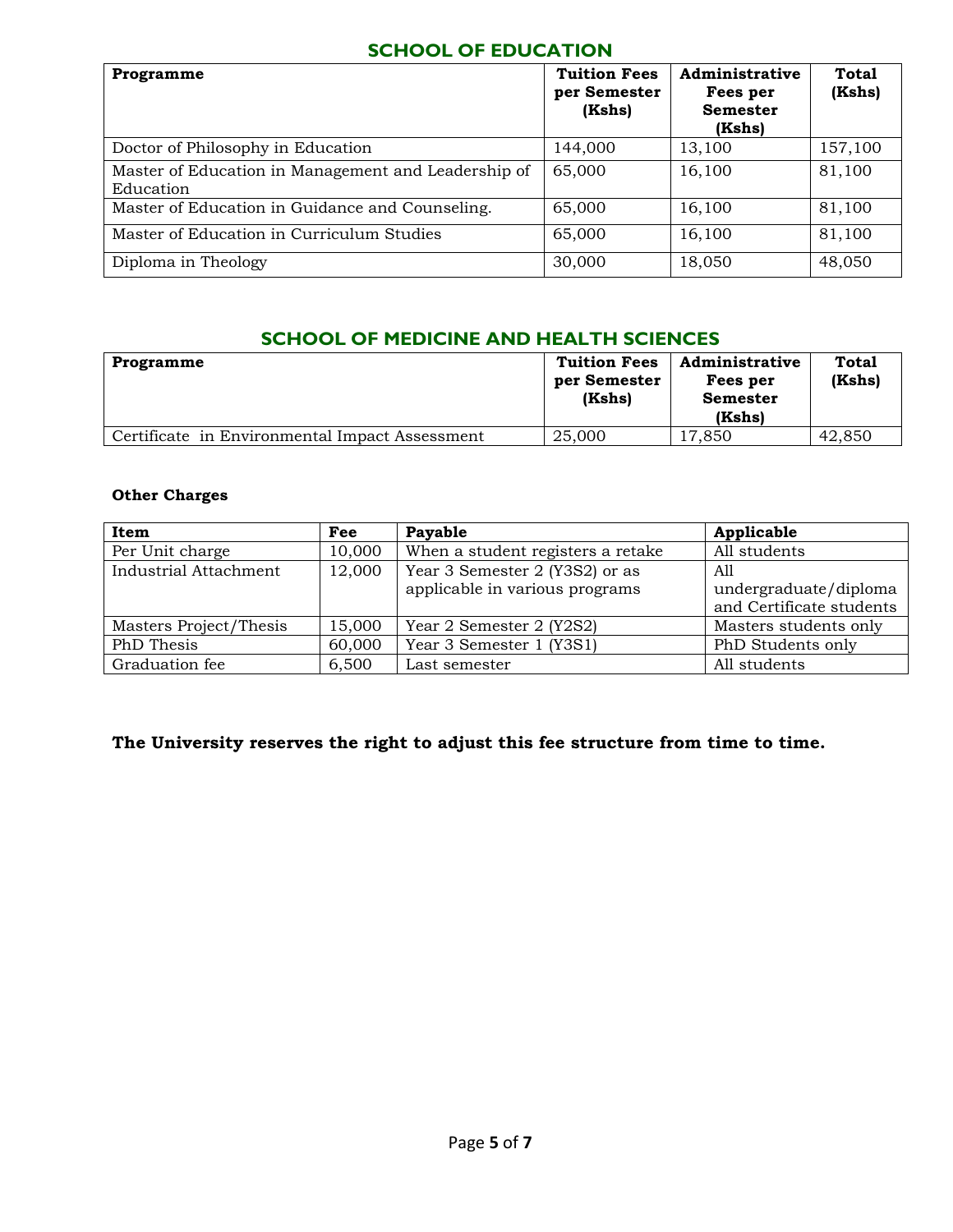## **SELF-SPONSORED STUDENTS FEE STRUCTURE 2021/2022**

## **3. PART-TIME PROGRAMMES**

#### **SCHOOL OF EDUCATION**

| Programme                                                        | <b>Tuition Fees</b><br>per Semester<br>(Kshs) | Administrative<br>Fees per<br><b>Semester</b><br>(Kshs) | Total<br>(Kshs) |
|------------------------------------------------------------------|-----------------------------------------------|---------------------------------------------------------|-----------------|
| Master of Education in Management and Leadership of<br>Education | 65,000                                        | 16,100                                                  | 81,100          |
| Master of Education in Guidance and Counseling.                  | 65,000                                        | 16,100                                                  | 81,100          |
| Master of Education in Curriculum Studies                        | 65,000                                        | 16,100                                                  | 81,100          |
| Bachelor of Education (Science)                                  | 35,000                                        | 15,950                                                  | 50,950          |
| Bachelor of Education (Arts)                                     | 35,000                                        | 15,950                                                  | 50,950          |
| Bachelor of Theology                                             | 35,000                                        | 15,950                                                  | 50,950          |
| Diploma in Education (Arts)                                      | 30,000                                        | 14,950                                                  | 44,950          |
| Diploma in Education (Early Childhood Development<br>Education)  | 30,000                                        | 14,950                                                  | 44,950          |
| Diploma in Theology                                              | 30,000                                        | 14,950                                                  | 44,950          |
| Diploma in Chaplaincy                                            | 30,000                                        | 14,950                                                  | 44,950          |
| Certificate in Education (Early Childhood Education)             | 25,000                                        | 14,950                                                  | 39,950          |

## **SCHOOL OF MEDICINE AND HEALTH SCIENCES**

| Programme                                                            | <b>Tuition Fees</b><br>per Semester<br>(Kshs) | Administrative<br>Fees per<br><b>Semester</b><br>(Kshs) | <b>Total</b><br>(Kshs) |
|----------------------------------------------------------------------|-----------------------------------------------|---------------------------------------------------------|------------------------|
| Bachelor of Science in Human Nutrition and Dietetics<br>(In-Service) | 50,000                                        | 15,750                                                  | 65,750                 |
| Diploma in Human Nutrition and Dietetics (In-Service)                | 50,000                                        | 14.750                                                  | 64,750                 |

#### **SCHOOL OF MUSIC AND PERFORMING ARTS**

| Programme                                                                                          | <b>Tuition Fees</b><br>per Semester<br>(Kshs) | Administrative<br>Fees per<br><b>Semester</b><br>(Kshs) | <b>Total</b><br>(Kshs) |
|----------------------------------------------------------------------------------------------------|-----------------------------------------------|---------------------------------------------------------|------------------------|
| Master of Music (Specializations: Music Education,<br>Musicology, Music Composition, Church Music) | 65,000                                        | 26,100                                                  | 91,100                 |

#### **Other Charges**

| Item                   | Fee    | Payable                           | Applicable            |
|------------------------|--------|-----------------------------------|-----------------------|
| Per Unit charge        | 10,000 | When a student registers a retake | All students          |
| Industrial Attachment  | 12,000 | Year 3 Semester 2 (Y3S2) or as    | All undergraduate and |
|                        |        | applicable in various programs    | diploma students      |
| Masters Project/Thesis | 15,000 | Year 2 Semester 2 (Y2S2)          | Masters students only |
| Graduation fee         | 6,500  | Last semester                     | All students          |